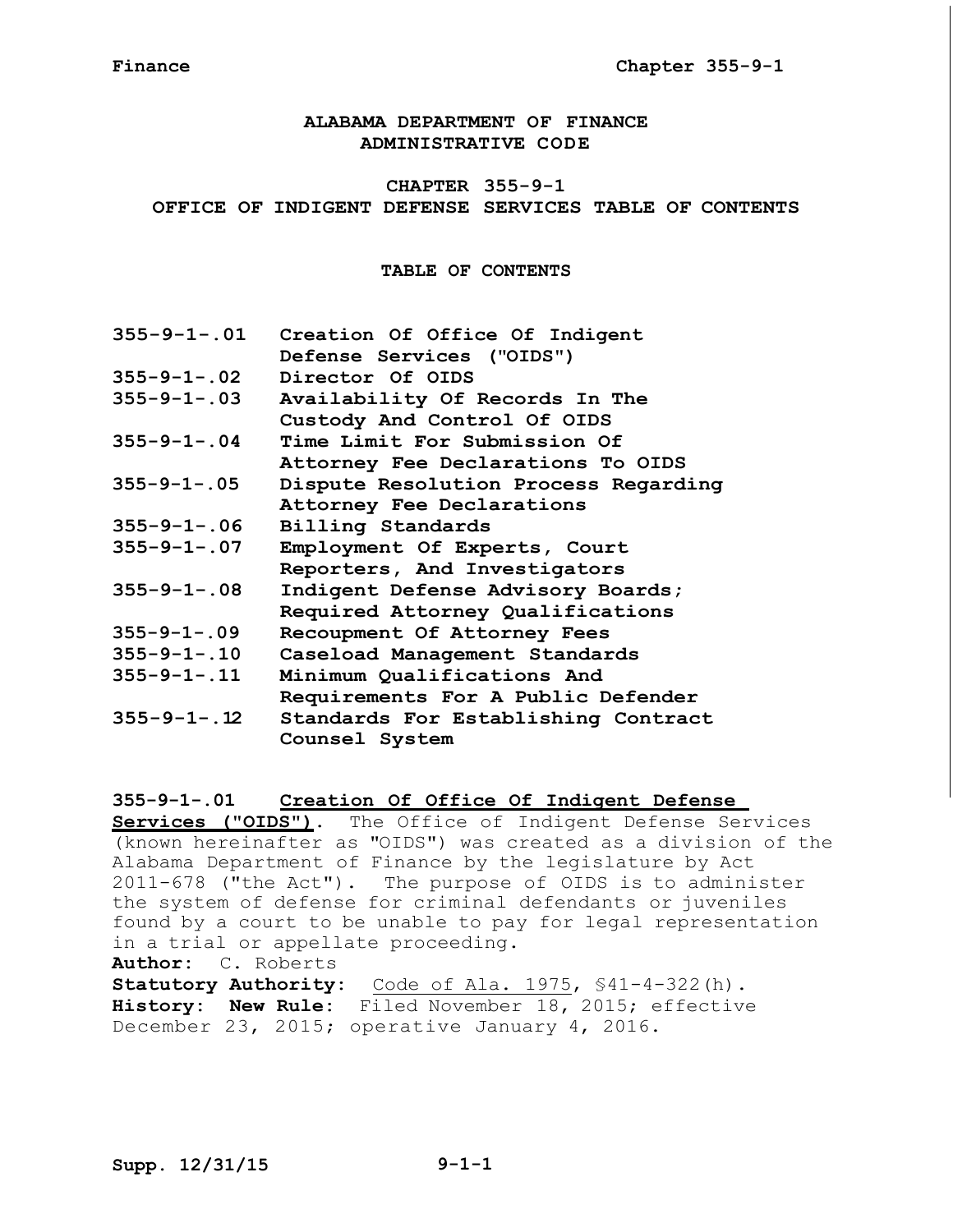**355-9-1-.02 Director Of OIDS.** OIDS shall have a director ("the Director"), chosen by the Director of Finance as set out in §41-4-322(b) of the Code of Alabama, as amended. The Director shall be responsible to develop standards governing the provision of legal representation to indigents. The standards are set out in §41-4-322(c), as amended. The method or methods for delivering indigent defense services shall be determined as provided in §41-4-322(d), as amended. **Author:** C. Roberts **Statutory Authority:** Code of Ala. 1975, §41-4-322(h). **History: New Rule:** Filed November 18, 2015; effective December 23, 2015; operative January 4, 2016.

### **355-9-1-.03 Availability Of Records In The Custody And**

**Control Of OIDS.** Requests for the inspection and copying of records maintained in the custody and control of OIDS may be made in person or by mail, addressed to the Director at 100 North Union Street, Suite 680, Montgomery, Alabama 36104. All rules promulgated by OIDS, as well as all final orders, decisions, and opinions issued, if any, shall be made available for public inspection and copying, at cost, at the address set out above. Documents posted on the OIDS website and available for download, may be downloaded and printed at no cost by the public.

**Author:** C. Roberts

**Statutory Authority:** Code of Ala. 1975, §41-4-322(h). **History: New Rule:** Filed November 18, 2015; effective December 23, 2015; operative January 4, 2016.

### **355-9-1-.04 Time Limit For Submission Of Attorney Fee**

**Declaration To OIDS.** In accordance with §15-12-2l(e) of the Code of Alabama, appointed counsel shall submit a bill for services rendered no more than 90 days after the conclusion of the trial or ruling on a motion for a new trial or after acquittal or other judgment disposing of the case. The 90 day statutory period shall begin to run at the later of the following - (1) acquittal of the defendant or (2) at sentencing of the defendant or subsequent order of the Court that disposes of any remaining issues not addressed at sentencing, i.e. probation, restitution, etc. or (3) the trial court's ruling on any post-judgment motion filed by either the prosecution or the defendant which ruling starts the time for filing a notice of appeal under Alabama law or rules of court or (4) the trial court's granting of a motion to withdraw or order removing counsel from representation in the matter.

**Supp. 12/31/15 9-1-2**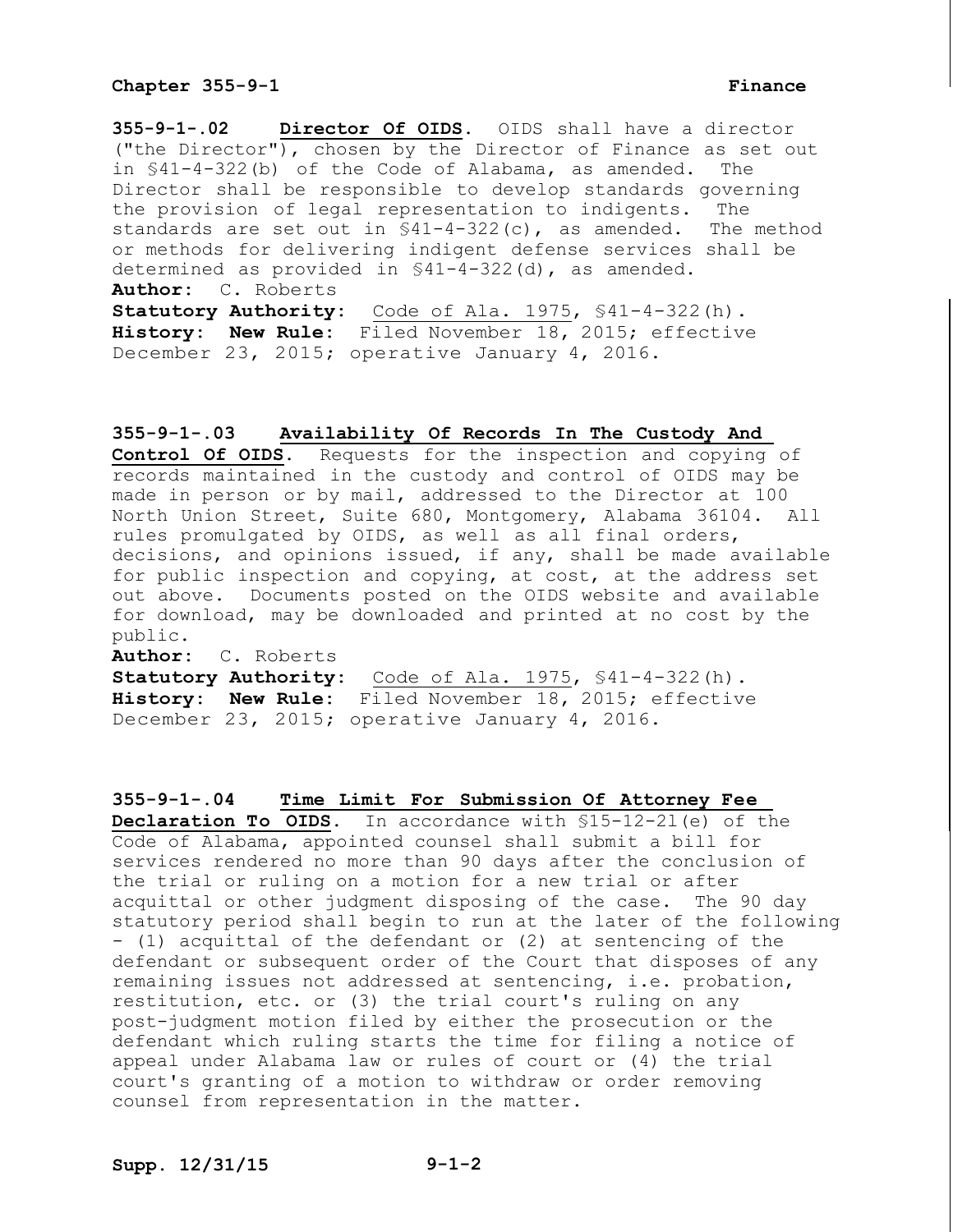(a) Attorneys appointed to represent defendants in capital murder cases may submit fee declarations on a semi-annual basis for interim payment of work performed and expenses incurred during the semi-annual period. An attorney seeking interim payment must include a written notice with the fee declaration informing OIDS of the semi-annual billing and upload a copy of each prior interim billing submitted for that case.

(b) In juvenile cases, the disposition date for the case shall be date of the judge's final order of adjudication or the date of the final disposition hearing or the date of the judge's order disposing of all post-trial motions or hearings, whichever date is the latest.

(c) Fee declarations for dependency cases must be submitted to OIDS within 90 days of the judge's final order of adjudication of dependency. OIDS will accept fee declarations for post-adjudication proceedings such as review hearings or permanency determinations annually.

(d) Fee declarations must be submitted within 90 days of the date a judge grants a timely filed motion to withdraw from a case.

(e) Appointed counsel may submit a fee declaration before final disposition on any case that is assigned to a court's administrative docket or 60 days following a defendant's "Failure to Appear" or if bound over to the Grand Jury without action after one year. The fee declaration must be submitted to OIDS prior to the case being placed on an active docket to receive payment before final disposition. The 90 day requirement does not apply where there has been no final disposition.

(f) The failure of appointed counsel to submit a fee declaration within the 90-day period, as set out above, shall result in the denial of payment by OIDS. An attorney adversely affected by OIDS action with respect to the 90-day period may seek relief, as set out in 355-9-1-.05. **Author:** C. Roberts **Statutory Authority:** Code of Ala. 1975, §41-4-322(h). **History: New Rule:** Filed November 18, 2015; effective December 23, 2015; operative January 4, 2016.

**355-9-1-.05 Dispute Resolution Process Regarding Attorney Fee Declaration.** Any dispute regarding the compensation due to be paid to an appointed attorney shall first be submitted in writing as a request for reconsideration by the attorney to the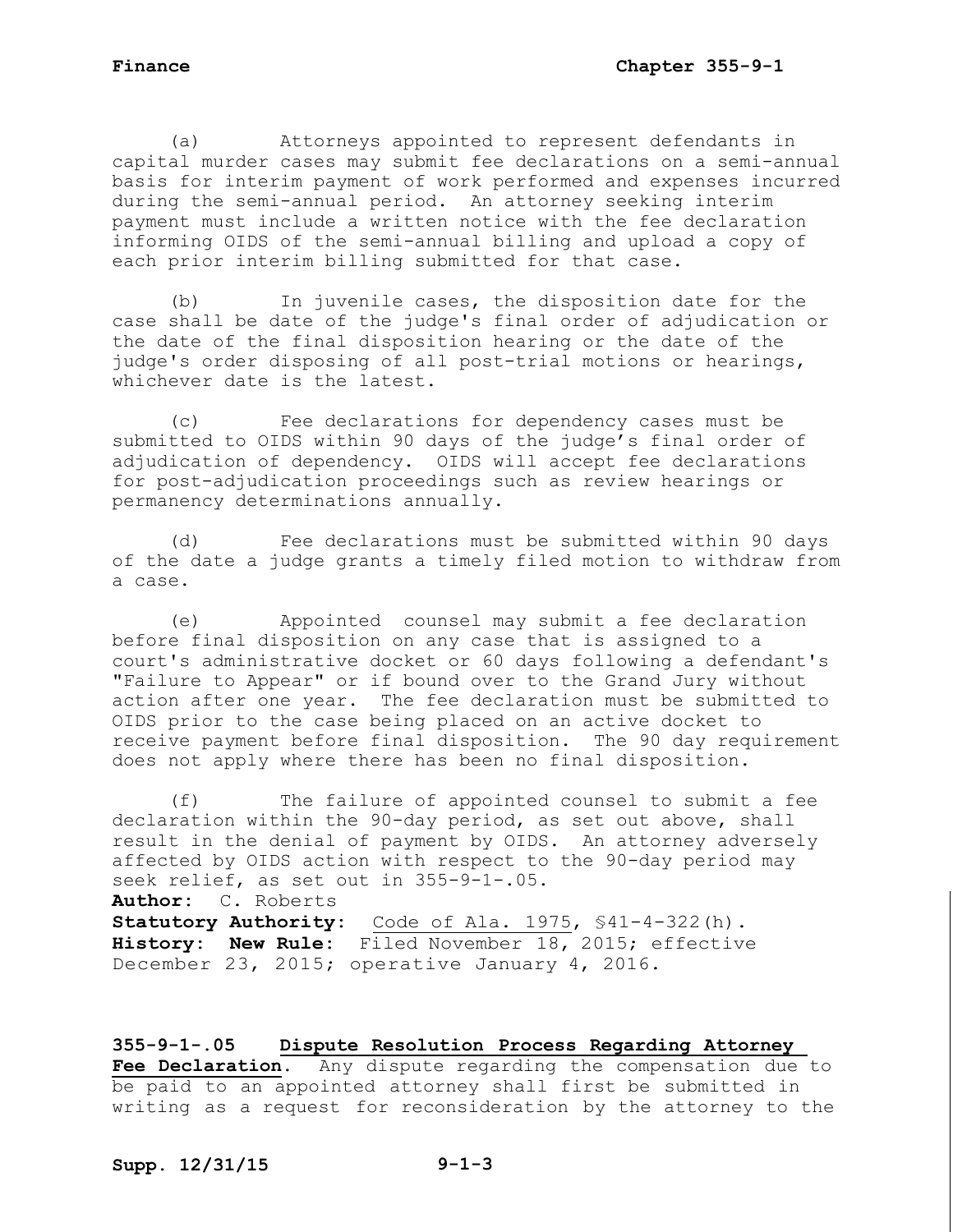Director. Should the Director's decision with respect to the request for reconsideration be adverse to the appointed attorney, the appointed attorney may seek relief for the amount of compensation by filing a claim with the State Board of Adjustment in accordance with its statutes and rules, as found at Code of Ala. 1975, §41-9-60 et seq. and at www.bdadj.alabama.gov, respectively. **Author:** C. Roberts **Statutory Authority:** Code of Ala. 1975, §41-4-322(h).

**History: New Rule:** Filed November 18, 2015; effective December 23, 2015; operative January 4, 2016.

### **355-9-1-.06 Billing Standards.**

(a) Time recorded on a fee itemization submitted with a fee declaration form shall be in increments of 0.10 hours (six minutes), as follows:

> 1 to 6 minutes - 0.1 hours 7 to 12 minutes - 0.2 hours 13 to18 minutes - 0.3 hours 19 to 24 minutes - 0.4 hours 25 to 30 minutes  $-0.5$  hours 31 to 36 minutes - 0.6 hours 37 to 42 minutes - 0.7 hours 43 to 48 minutes - 0.8 hours 49 to 54 minutes - 0.9 hours 55 to 60 minutes  $-1.0$  hours

(b) Opening, closing, and final billing of a case file will be paid a maximum of 0.5 hours in total. Should the total time for the aforementioned activities exceed 0.5 hours due to circumstances beyond the control of the attorney or for other reason, the attorney may petition the director to approve payment of time in excess of 0.5 hours.

(c) Time spent by qualified law clerk or paralegal working at the direction of appointed counsel must be billed at the paralegal rate of \$20.00 per hour.

(d) An Attorney other than appointed com1sel may bill at the statutory rate on the indigent matter provided that; (1) the attorney is working at the direction of appointed counsel; (2) the attorney's assistance was required by circumstances beyond the control of appointed counsel and (3) the name of the attorney must be noted on the fee declaration.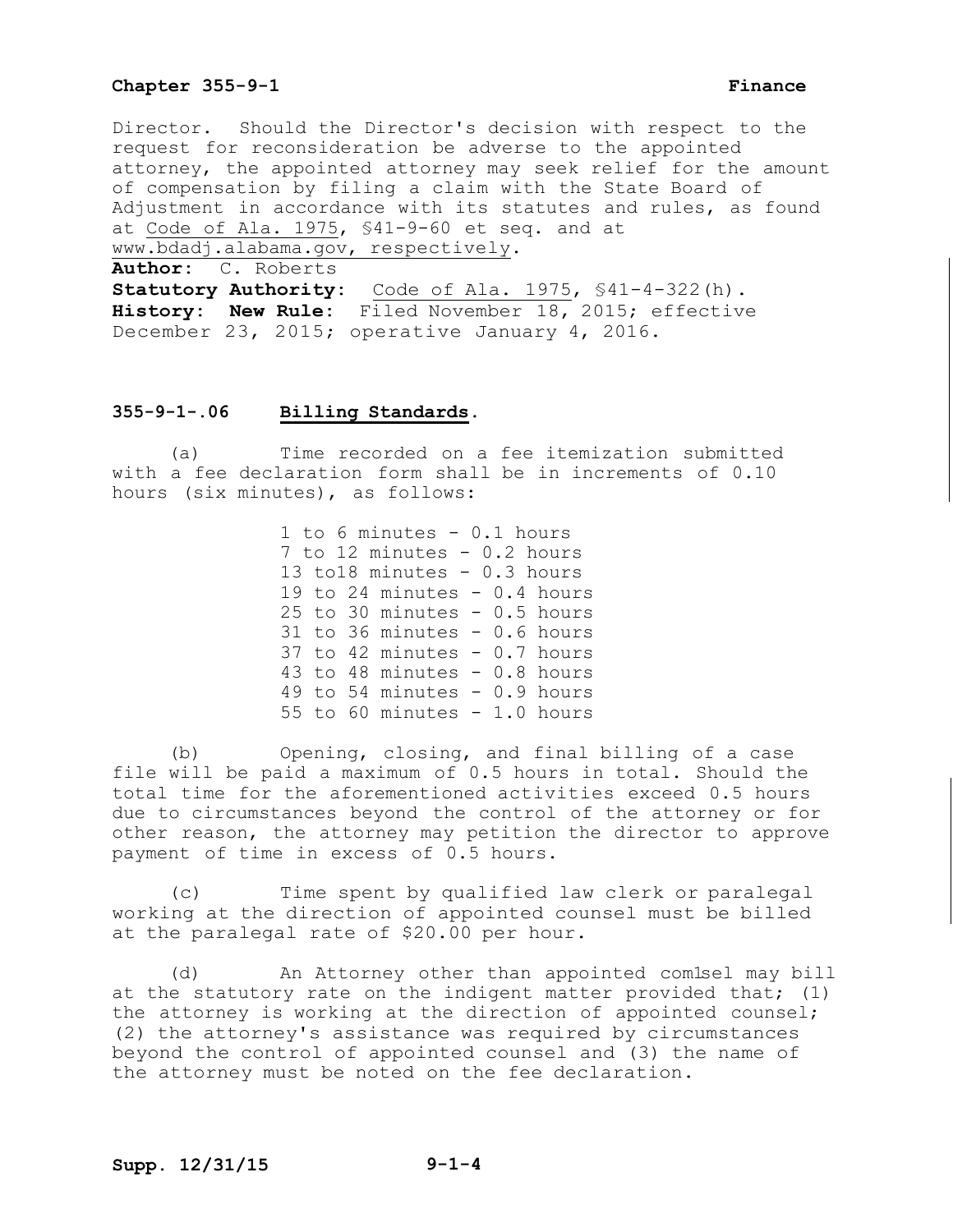(e) In juvenile and youthful offender cases, names or any personally identifiable information of the child or parties to the matter must be redacted. Fee declarations containing this information, including uploaded supporting documents, will be denied and appointed counsel must re-file for payment.

(f) Non-overhead expenses in excess of \$300.00 must be approved by court order in advance of being incurred. To be reimbursed, appointed counsel must submit a fee declaration supported by copy of court order, invoices and receipts. Non-overhead expenses may be billed on an interim basis. All reimbursement will be in accordance with Alabama Law and The State of Alabama Fiscal Policy and Procedure.

**Author:** C. Roberts

**Statutory Authority:** Code of Ala. 1975, §41-4-322(h). **History: New Rule:** Filed November 18, 2015; effective December 23, 2015; operative January 4, 2016.

**355-9-1-.07 Employment Of Experts, Court Reporters, And Investigators.** All requests for experts, court reporters, and investigators (known collectively herein as "providers" or individually as "provider") must be approved in advance by an order from the trial judge before they perform any work or services. The date at which the provider(s) can begin to perform work or services to be paid by the State of Alabama is the date on which the trial judge signs the order granting the request. In order to effect payment for work and services performed by provider(s), the following procedure must be followed:

(a) The appointed attorney must have filed a motion requesting the services of a provider and the trial judge must have issued an order approving each request.

(b) The appointed attorney must complete a certification that the work or service submitted for payment has been performed and completed.

(c) Each provider must file a Professional Services Fee Declaration (Form PFD-1) with a copy of the court order, the attorney certification, and an itemized invoice attached thereto. If the court's order is not specific as to the nature of the services to be performed or as to payment terms for the provider, the provider must attach a copy of the attorney's motion requesting the services.

(d) Fees to providers may be paid on an interim basis.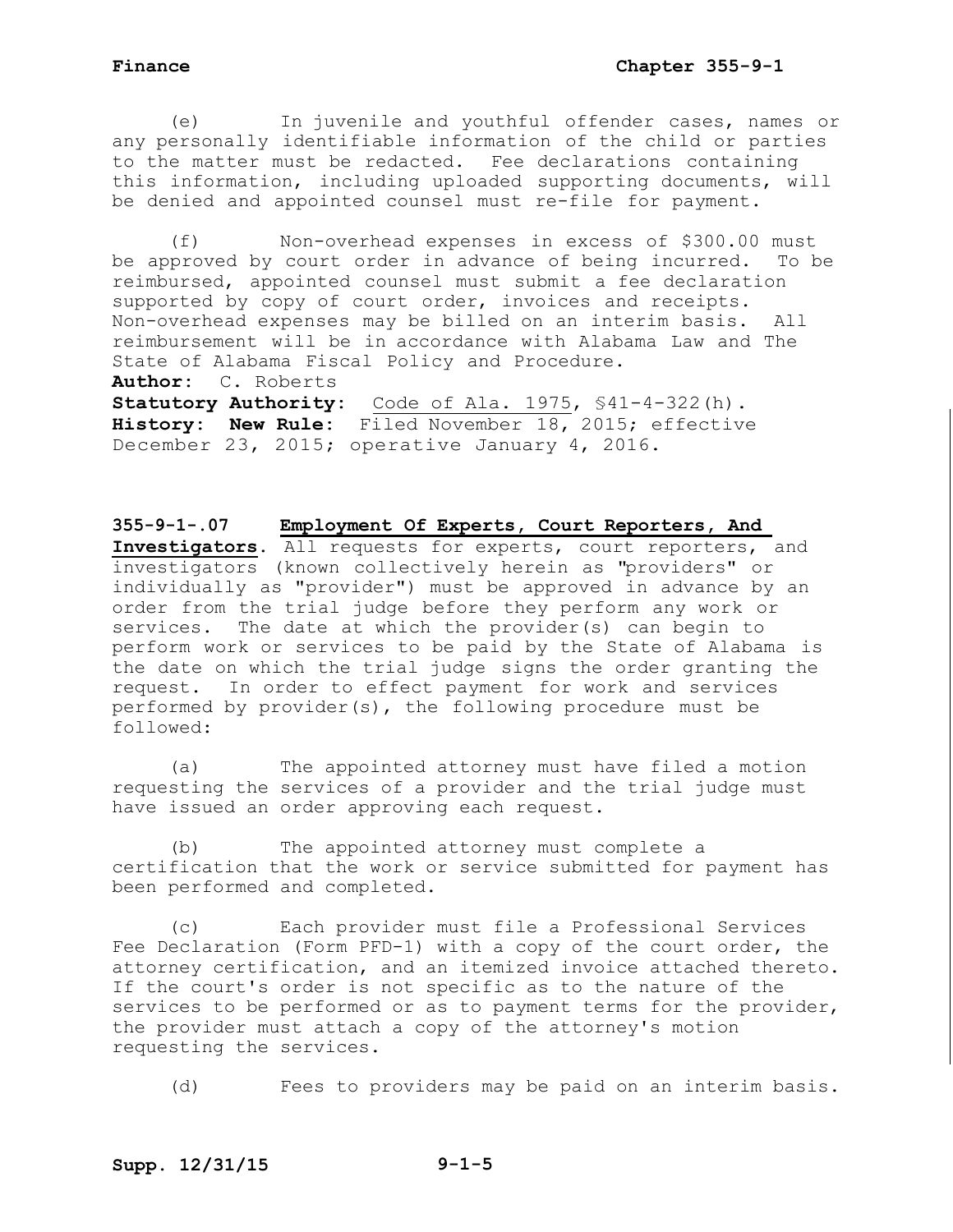(e) Payment of expenses related to the employment of Experts, Investigators and Court Reporters will be in accordance with Alabama Law and the State of Alabama Fiscal Policy and Procedure Manual.

(f) Note regarding court reporters -in-court appearance fee for a court reporter is not payable from the Fair Trial Tax fund and should not be submitted to OIDS for payment. Court reporters are paid in accordance with Alabama Rules of Judicial Administration (ARJA) Rule 29(B) and the court reporter must file a Court Reporter Fee Declaration (Form C-62C). **Author:** C. Roberts Statutory Authority: Code of Ala. 1975, \$41-4-322(h). **History: New Rule:** Filed November 18, 2015; effective December 23, 2015; operative January 4, 2016.

# **355-9-1-.08 Indigent Defense Advisory Boards; Required Attorney Qualifications.**

(1) Act 2011-678 established an Indigent Defense Advisory Board ("the Board") in each judicial circuit. Under the Act, the Board is directed to, among other things, determine the method of delivering indigent defense services to be used in its respective circuit, which methods of delivery may include, but are not limited to, the use of appointed counsel, contract counsel, or public defenders or a combination of any of these. In choosing the method of delivery of indigent defense services for a judicial circuit, the Board "shall select the most efficient and effective counsel system available in each county or circuit, or parts of the county or circuit." (See Code of Ala. 1975, §41-4-322(d).) In order to provide the most efficient and effective indigent defense services, either by the appointment of counsel by a judge or the selection of counsel under contract by the Board, the following qualifications are mandatory:

(a) Each attorney appointed or selected to provide indigent defense representation must -

1. Be a member in good standing with the Alabama State Bar, and

2. Must complete a minimum of six (6) hours per year of continuing legal education credits, approved by the Alabama State Bar, in criminal law beginning after the attorney is appointed or selected.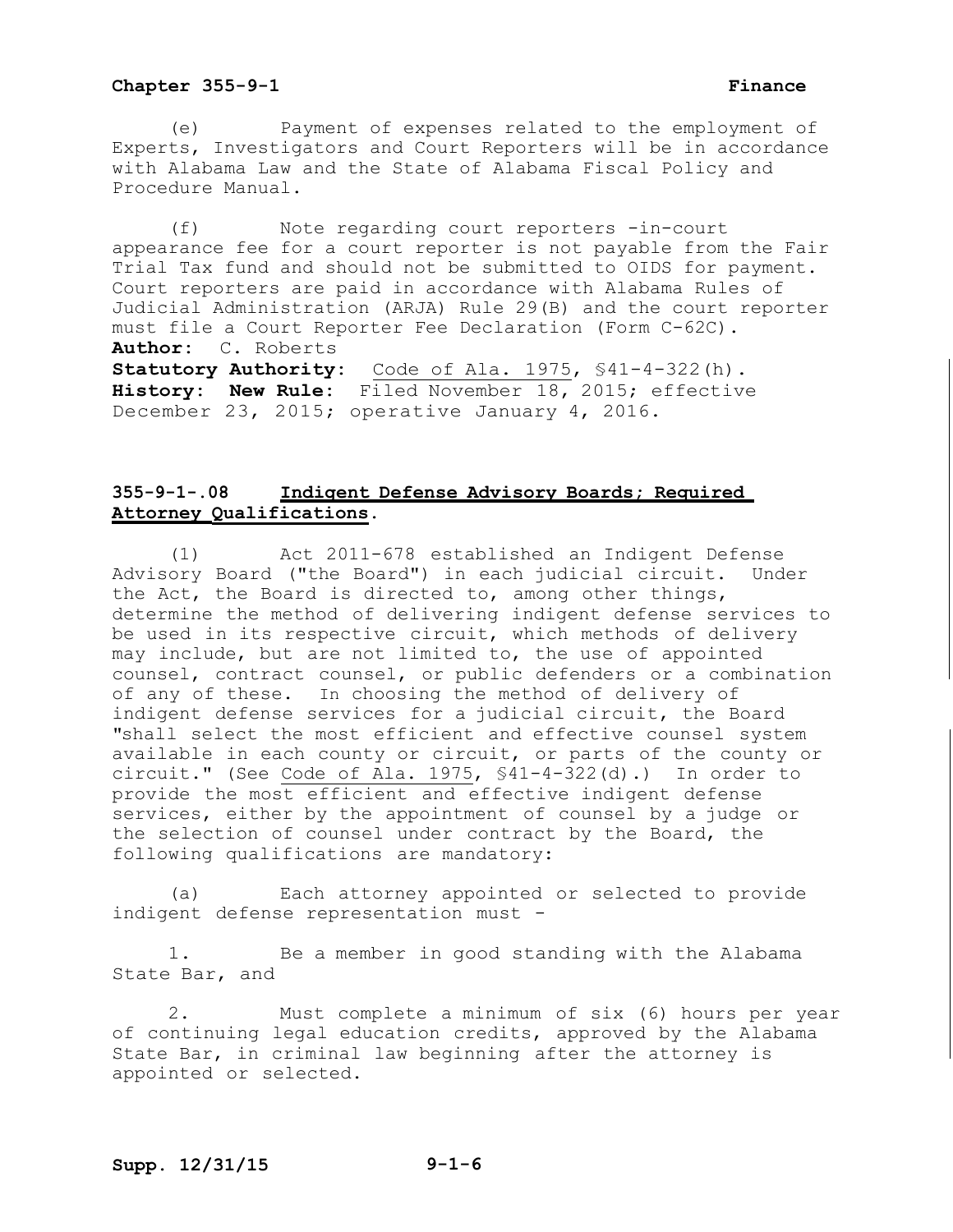(b) **Capital Murder** - to act as **Lead Counsel** in a capital case, the attorney, whether appointed or public defender, must, in addition to the mandatory qualifications in (a) above, possess the following minimum qualifications:

1. Must have at least five (5) years of criminal litigation experience.

2. Must be familiar with the Alabama Rules of Professional Conduct, must be familiar with current criminal practice and procedure in Alabama, must be familiar with capital jurisprudence established by the U.S. Supreme Court and the Supreme Court of Alabama;

3. Must have litigated a capital case to verdict, hung jury, or plea as associate counsel, or have litigated four (4) homicide cases to verdict, hung jury, or plea;

4. Must have substantial familiarity with, and experience in the use of, expert witnesses and scientific and medical evidence in litigation;

5. Must complete at least ten (10) hours of capital defense related continuing legal education every two (2) years.

(c) **Capital Murder** - To act as **Associate Counsel** in a capital case, the attorney, whether appointed or public defender, must in addition to the mandatory qualifications in (a) above, possess the following minimum qualifications:

1. Must have at least three (3) years of criminal litigation experience;

2. Must be familiar with the Alabama Rules of Professional Conduct, must be familiar with current criminal practice and procedure in Alabama, must be familiar with capital jurisprudence established by the U.S. Supreme Court and the Supreme Court of Alabama;

3. Must have participated as trial counsel in at least four (4) jury trials to verdict or hung jury;

4. Must have substantial familiarity with, and experience in the use of, scientific and medical evidence in litigation;

5. Must complete a capital murder seminar every two (2) years.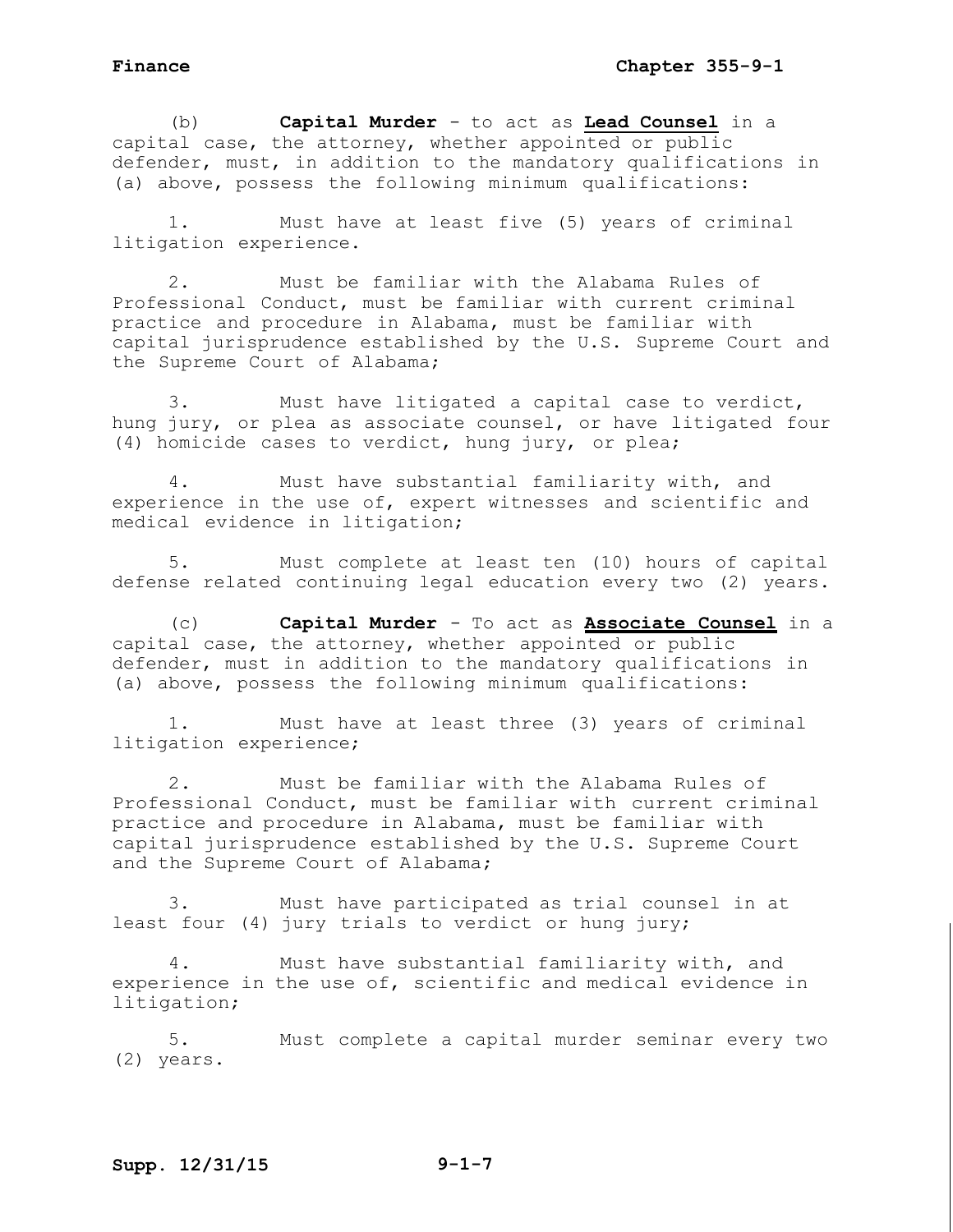(d) **Class A Felonies** - To act as defense attorney in a Class A felony case, whether appointed, contract counsel, or public defender, an attorney must meet the qualifications as determined by the person or entity responsible to appoint or select the attorney. In addition to the mandatory qualifications in (a), above, any appointment or selection should take into account the following factors:

1. The amount of criminal litigation experience possessed by the attorney;

2. The degree of familiarity with the Rules of Professional Conduct and the current criminal practice and procedure in Alabama; and

3. Whether the attorney has sufficient criminal trial experience in light of the seriousness of criminal charges constituting Class A felonies in Alabama.

(e) **Class B Felonies** - To act as defense attorney in a Class B felony case, whether appointed, contract counsel, or public defender; an attorney must meet the qualifications as determined by the person or entity responsible to appoint or select the attorney. In addition to the mandatory qualifications in (a), above, any appointment or selection should take into account the following factors:

1. The amount of criminal litigation experience possessed by the attorney;

2. The degree of familiarity with the Rules of Professional Conduct and the current criminal practice and procedure in Alabama; and

3. Whether the attorney has sufficient criminal trial experience in light of the seriousness of criminal charges constituting Class B felonies in Alabama.

(f) **Class C Felonies** - To act as defense attorney in a Class C felony case, whether appointed, contract counsel, or public defender, an attorney must meet the qualifications as determined by the person or entity responsible to appoint or select the attorney. In addition to the mandatory qualifications in (a), above, any appointment or selection should take into account the following factors:

1. The amount of criminal litigation expelience possessed by the attorney;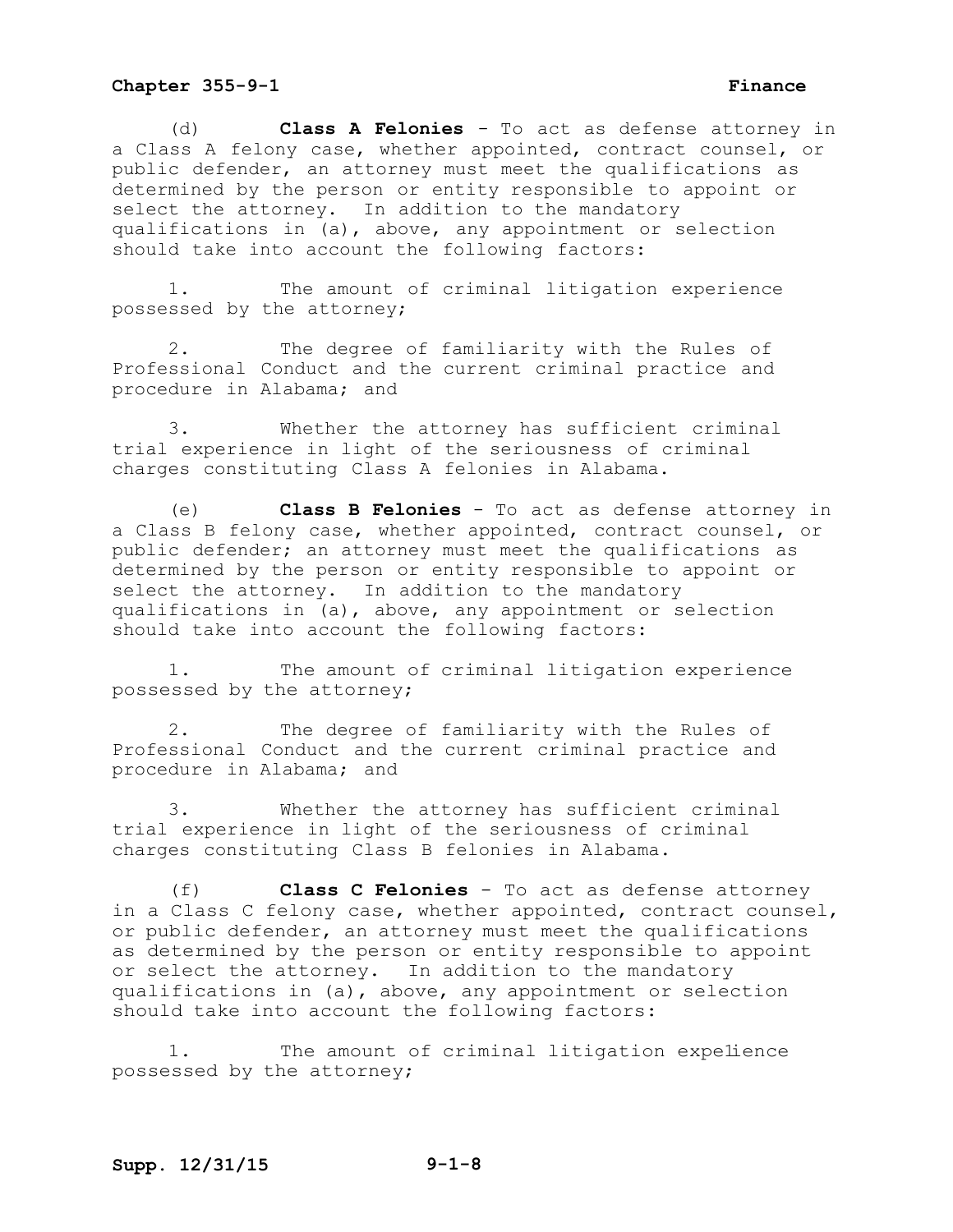2. The degree of familiarity with the Rules of Professional Conduct and the current climinal practice and procedure in Alabama; and

3. Whether the attorney has sufficient criminal trial experience in light of the seriousness of criminal charges constituting Class C felonies in Alabama.

(g) **Juvenile Cases** - To act as defense attorney in a Juvenile case, whether appointed, contract counsel, or public defender, an attorney must meet the qualifications as determined by the person or entity responsible to appoint or select the attorney. In addition to the mandatory qualifications in (a), above, any appointment or selection should take into account the following factors:

1. The amount of juvenile litigation experience possessed by the attorney;

2. The degree of familiarity with the Rules of Professional Conduct and the current criminal and juvenile practice and procedure in Alabama possessed by the attorney;

3. Whether the attorney has exhibited proficiency and commitment to providing quality representation to juvenile offenders; and

4. Whether the attorney has completed a minimum of three (3) hours per year of continuing legal education credits, approved by the Alabama State Bar, in juvenile law or practice.

(h) **Guardian Ad Litem** (GAL) - To act as GAL, an attorney must meet the qualifications as determined by the person or entity responsible to appoint or select the attorney. In addition to the mandatory qualifications in (a), above, any appointment or selection should take into account the following factors:

1. The degree of familiarity with the Rules of Professional Conduct and the current criminal and juvenile practice and procedure in Alabama possessed by the attorney;

2. Whether the attorney has completed a minimum of three (3) hours of continuing legal education credits approved by the Alabama State Bar and specifically related to GAL practice; and

3. Whether the attorney has completed GAL training and certification required by the Alabama Administrative Office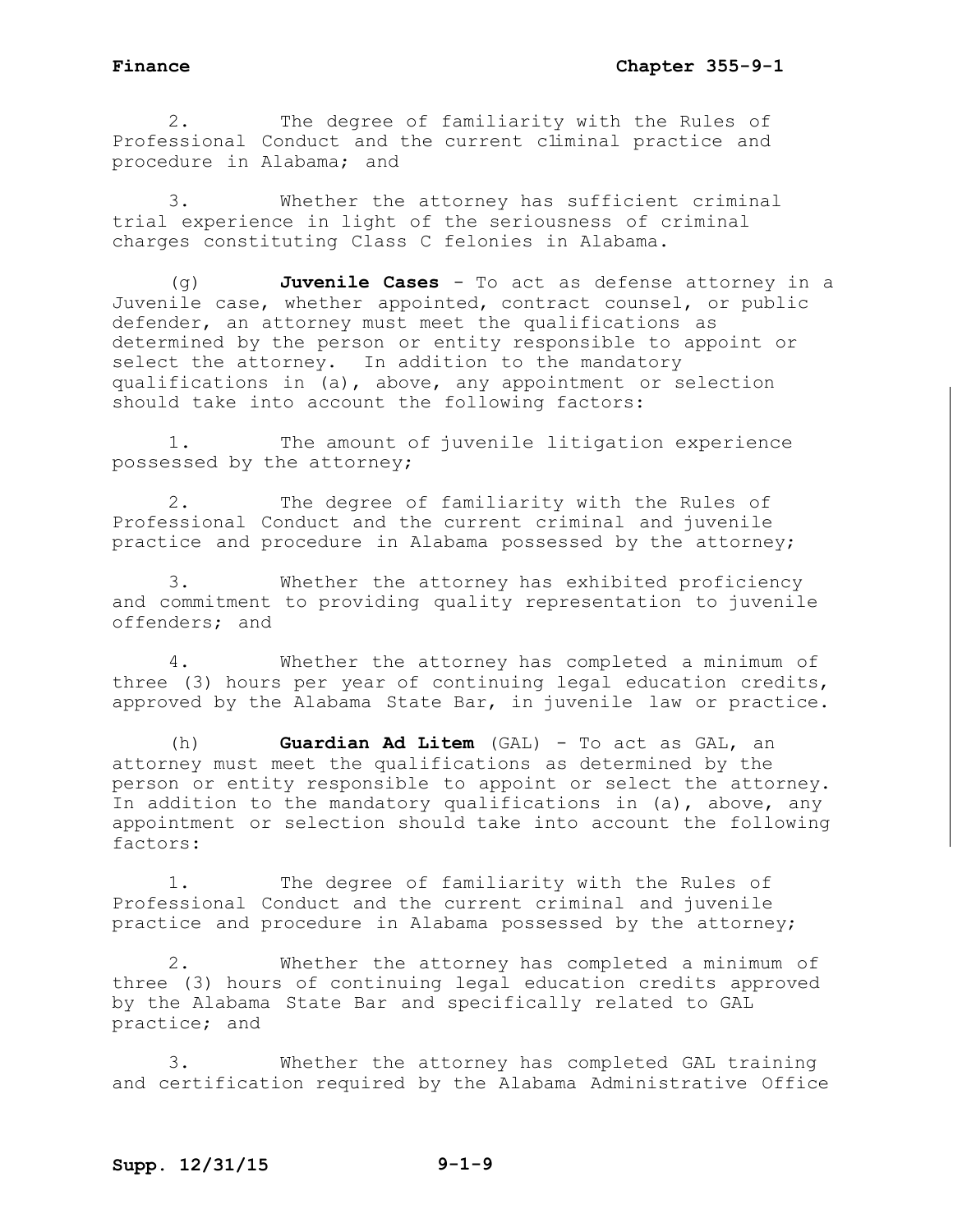of Courts (AOC). Said certification must be maintained on a continuous basis as reported by AOC.

(i) **Misdemeanors and Traffic** - To act as defense attorney in a misdemeanor or traffic case, whether appointed, contract counsel, or public defender, an attorney must meet the qualifications as determined by the person or entity responsible to appoint or select the attorney. In addition to the mandatory qualifications in (a), above, any appointment or selection should take into account the following factors:

1. The degree of familiarity with the Rules of Professional Conduct and the current criminal practice and procedure in Alabama; and

2. Whether the attorney has exhibited professionalism, proficiency, and commitment to providing quality representation to offenders charged with misdemeanors and traffic offenses.

(j) **Appeals** - To act as defense attorneys in an appeal whether appointed, contract counsel, or public defender, an attorney must meet the qualifications as determined by the person or entity responsible to appoint or select the attorney. In addition to the mandatory qualifications in (a), above, any appointment or selection should take into account the following factors:

1. The amount of appellate experience possessed by the attorney; and

2. The degree of familiarity with the Rules of Appellate Procedure, Rules of Professional Conduct and the current criminal practice and procedure in Alabama. **Author:** C. Roberts **Statutory Authority:** Code of Ala. 1975, §41-4-322(h). **History: New Rule:** Filed November 18, 2015; effective December 23, 2015; operative January 4, 2016.

**355-9-1-.09 Recoupment Of Attorney Fees** - If the court determines that the defendant is, or will be, able to reimburse the State of Alabama for the full or partial cost of legal services provided, the court may order payment of said cost, or a portion thereof, to the circuit clerk's office. The amount to be paid by defendant shall be the actual amount ordered by the court or, if no amount is stated in the court's order, the following amount: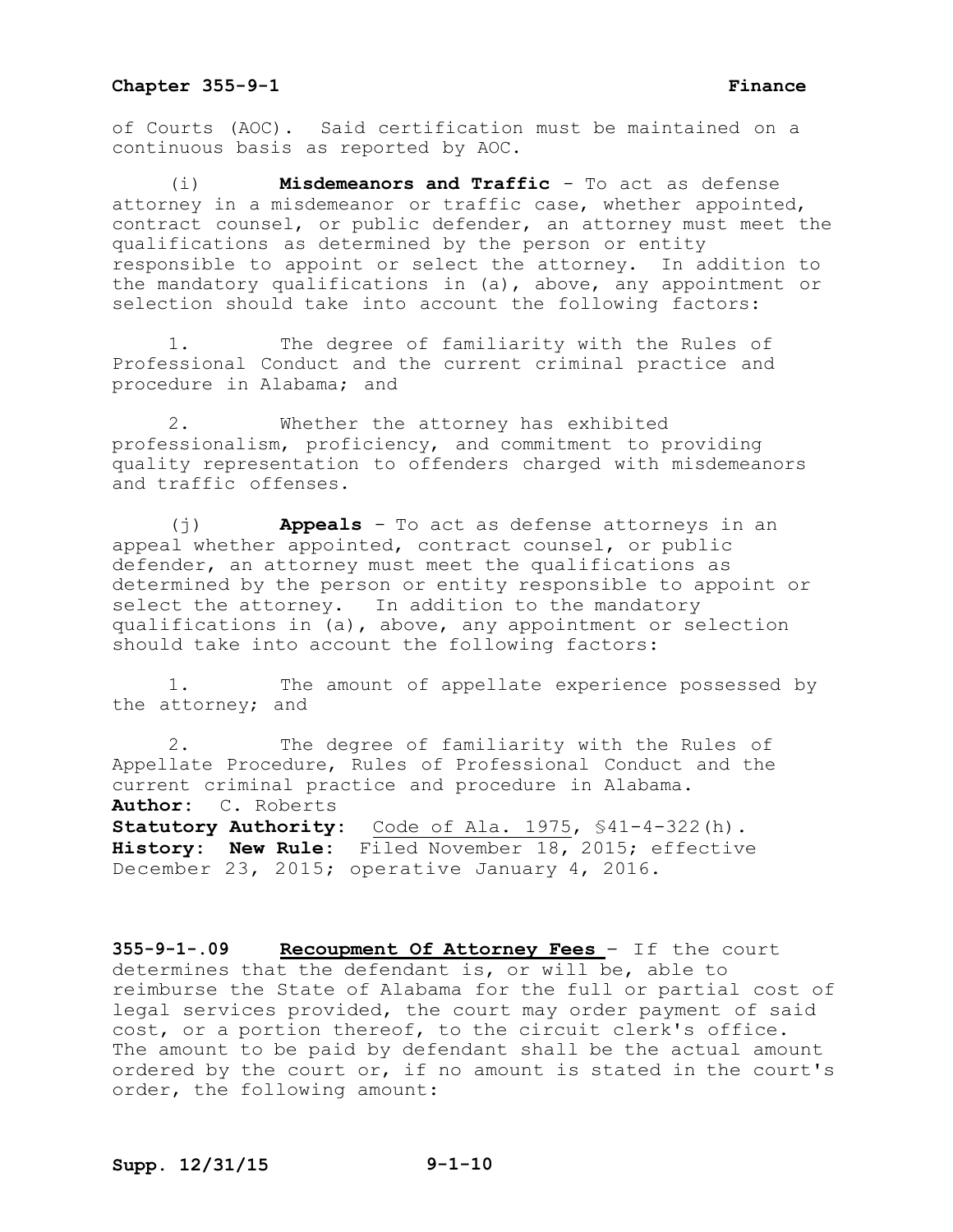|          | Class A Felony            |     | \$1,000.00 |
|----------|---------------------------|-----|------------|
|          | Class B. Felony           |     | \$750.00   |
|          | Class C Felony            | S – | 500.00     |
| Juvenile |                           |     | \$500.00   |
|          | Misdemeanor/Probation     |     |            |
|          | revocation                |     | \$250.00   |
|          | <b>Author:</b> C. Roberts |     |            |

**Statutory Authority:** Code of Ala. 1975, §41-4-322(h). **History: New Rule:** Filed November 18, 2015; effective December 23, 2015; operative January 4, 2016.

**355-9-1-.10 Caseload Management Standards.** Itis the policy of OIDS, in accordance with the Act, that the caseload of counsel providing legal services to indigent defendants should allow each lawyer to give each client the time and attention necessary to ensure effective representation. In order to assure that caseloads are managed adequately so that the quality of legal representation for indigent criminal defendants is not compromised, the following caseload standards are adopted for those attorneys representing indigent criminal defendants, and should not be exceeded:

(a) Two hundred (200) felony cases per attorney per year; OR

(b) Four hundred (400) misdemeanor and traffic offense cases per attorney per year; OR

(c) Two hundred (200) juvenile offender cases per attorney per year; OR

(d) One hundred (100) open juvenile dependency cases per attorney per year; OR

(e) One hundred (100) GAL cases per attorney per year; OR

(f) Thirty-six (36) appeals to an appellate court considering a case on a record and on briefs per attorney per year.

It is expected that an attorney will handle cases in more than one of the types set out in (a) through (f), above. However, in any year, an attorney should not accept a caseload of any combination of the types set out above that, due to the volume of cases, compromises the ability of the attorney to render quality representation. **Author:** C. Roberts

## **Supp. 12/31/15 9-1-11**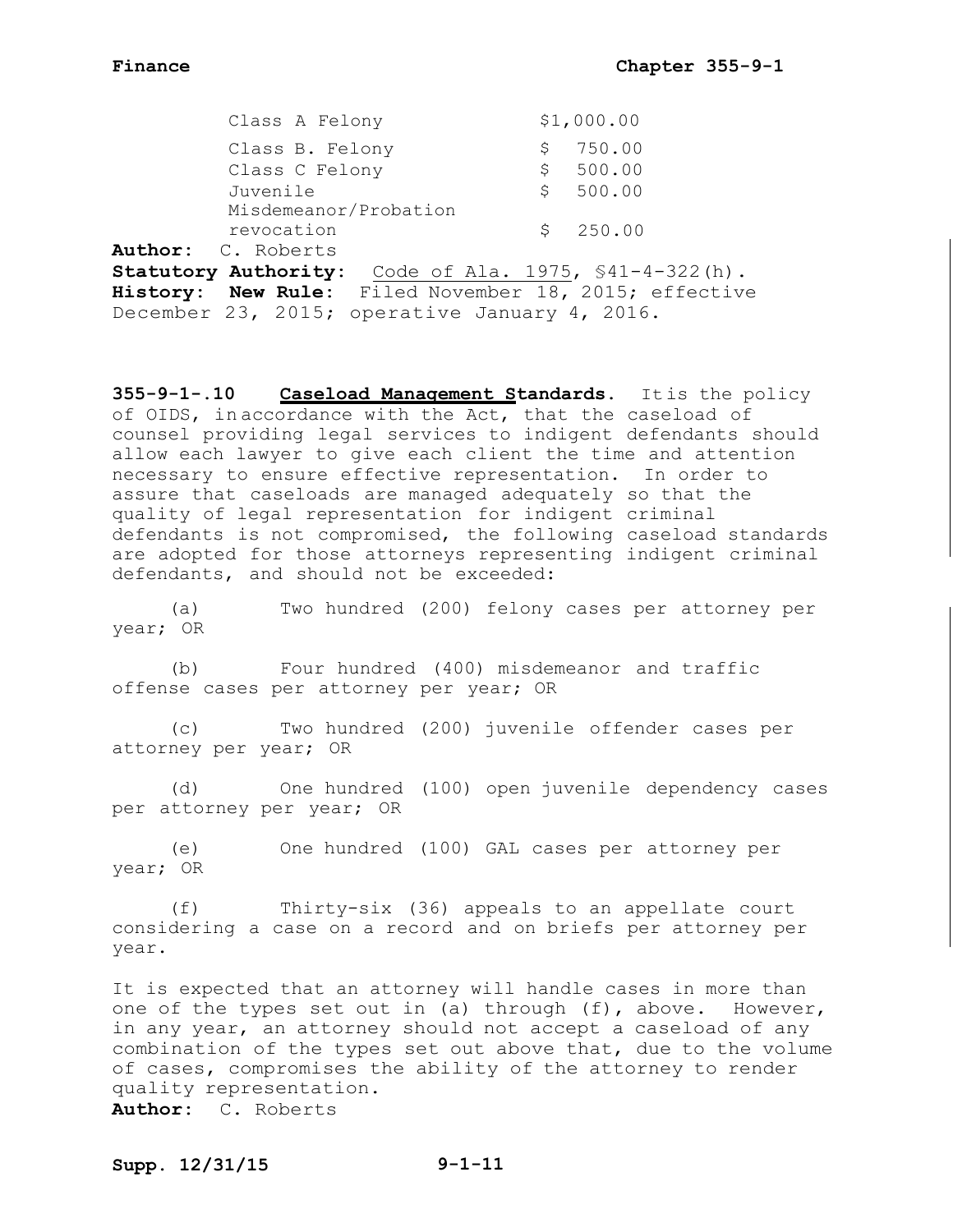**Statutory Authority:** Code of Ala. 1975, §41-4-322(h). **History: New Rule:** Filed November 18, 2015; effective December 23, 2015; operative January 4, 2016.

**355-9-1-.11 Minimum Qualifications And Requirements For A Public Defender.** Should a Board determine that the method for delivering indigent defense services in its county or circuit is by the establishment of a Public Defender's office and the selection and appointment of a Public Defender, it shall do so in accordance with the Act. The minimum qualifications and requirements for the position of Public Defender shall be:

(a) The individual sought to be appointed must be a member in good standing with the Alabama State Bar and any other bar association of which the individual is a member;

(b) The individual sought to be appointed must have a minimum of eight (8) years of criminal practice experience, preferably with criminal trial experience;

(c) The individual sought to be appointed must have the ability to effectively administer the Public Defender's office;

(d) The individual sought to be appointed may not practice before a judge in the same county or judicial circuit within the 4th degree of consanguinity (first cousin), inclusive;

(e) The individual sought to be appointed must become a resident of the county or circuit in which he or she will serve as Public Defender within 90 days of taking office. **Author:** C. Roberts Statutory Authority: Code of Ala. 1975, \$41-4-322(h). **History: New Rule:** Filed November 18, 2015; effective December 23, 2015; operative January 4, 2016.

**355-9-1-.12 Standards For Establishing Contract Counsel System.** Should a board determine that the method for delivering indigent defense services in its county or circuit is by the establishment of a Contract Counsel System, it shall do so in accordance with the Act and consistent with these rules. The selection process shall be determined by the Board consistent with the qualifications enumerated in the Act and these rules. All Contracts are to be negotiated and attorneys